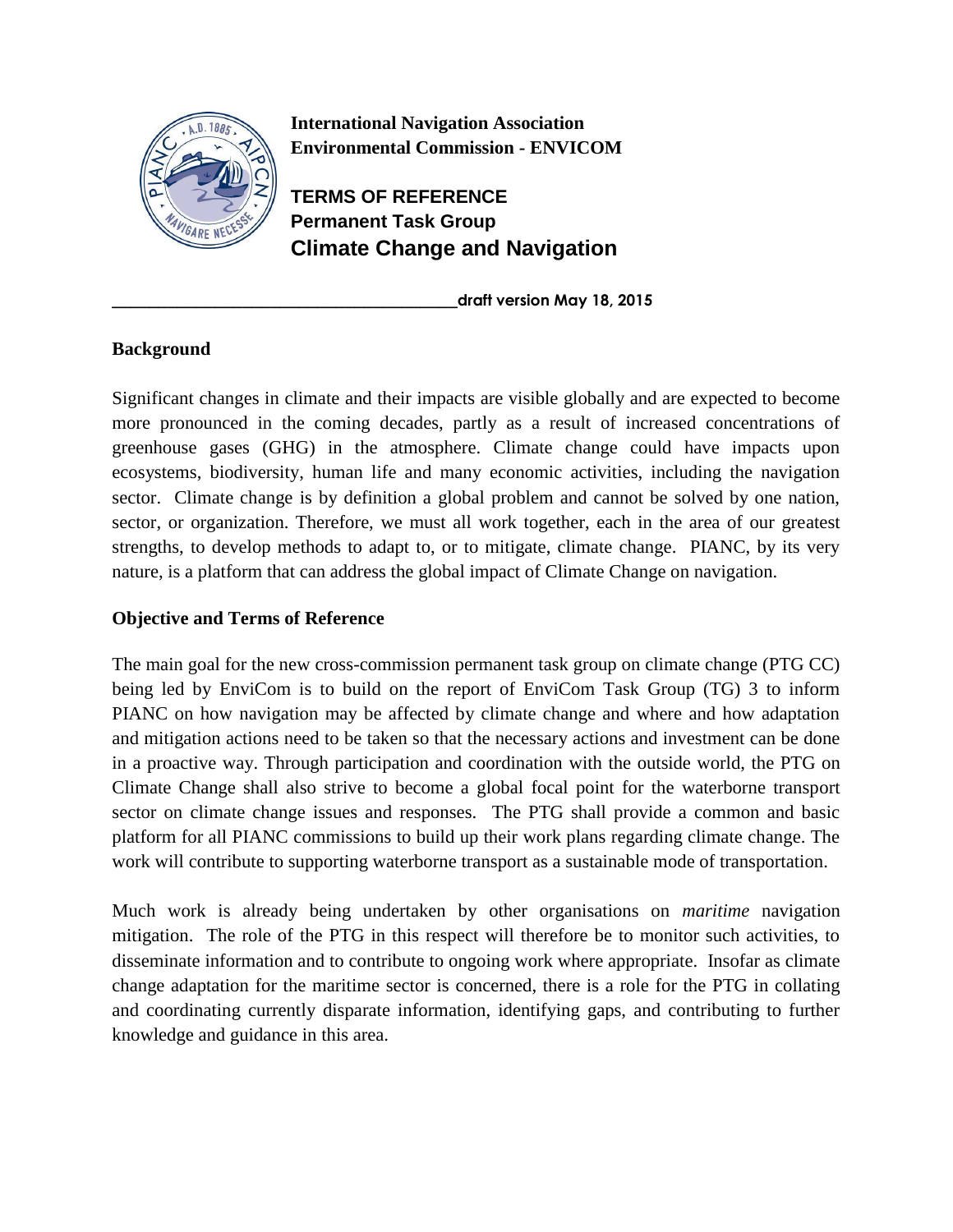On *inland* navigation matters, there is currently little dedicated coordination at a global level. The PTG will therefore take a lead in investigating, collating and promoting both mitigation and adaptation solutions, and providing guidance accordingly.

In detail, the permanent task group shall address the following matters:

- Facilitate the review of past commission reports to ensure that climate change is included.
- Further identification of relevant aspects of climate change effects on maritime and inland navigation, providing 'pointers' to ongoing work explaining where climate change effects and natural system variability are now, and where they will realistically impact the navigation sector in the future. Where scientific information does not adequately address the needs of the navigation community, the PTG will identify knowledge and technology gaps to drive future scientific research, both to inform PIANC and to contribute to others' work. The gaps identified will be referred to experts for confirmation and/or further comments.
- Information related to climate change adaptation specific to the navigation sector needs to be gathered, including discussions of socio-economic issues related to climate change adaptation and guidance on measures and priorities for navigation, waterways and port infrastructure.
- For the inland navigation sector<sup>1</sup>, technical information and guidance will be developed for mitigation options (e.g., reduction in GHG emissions, alternative fuel concepts) and the trade-offs and implications associated with these options. Recommendations will be made where a particular topic needs to be explored in more detail.
- Propose a roadmap to PIANC, dealing with the formulation of options and examination of tradeoffs to address climate change in detail in the future. This may include proposals for new PIANC working groups.
- Develop a framework for information exchange, knowledge management and technology transfer related to climate change between PIANC Commissions and between PIANC and other organisations devoted to navigation, waterways, and port infrastructure, as well as other stakeholders.
- Participate in relevant networks and events in order to keep abreast of the latest developments in the field of climate change and waterborne transport and to share the

 $\overline{a}$ 

<sup>&</sup>lt;sup>1</sup> Mitigation options for the *maritime* navigation sector are taken care of by other organizations (e.g. IMO, IAPH).